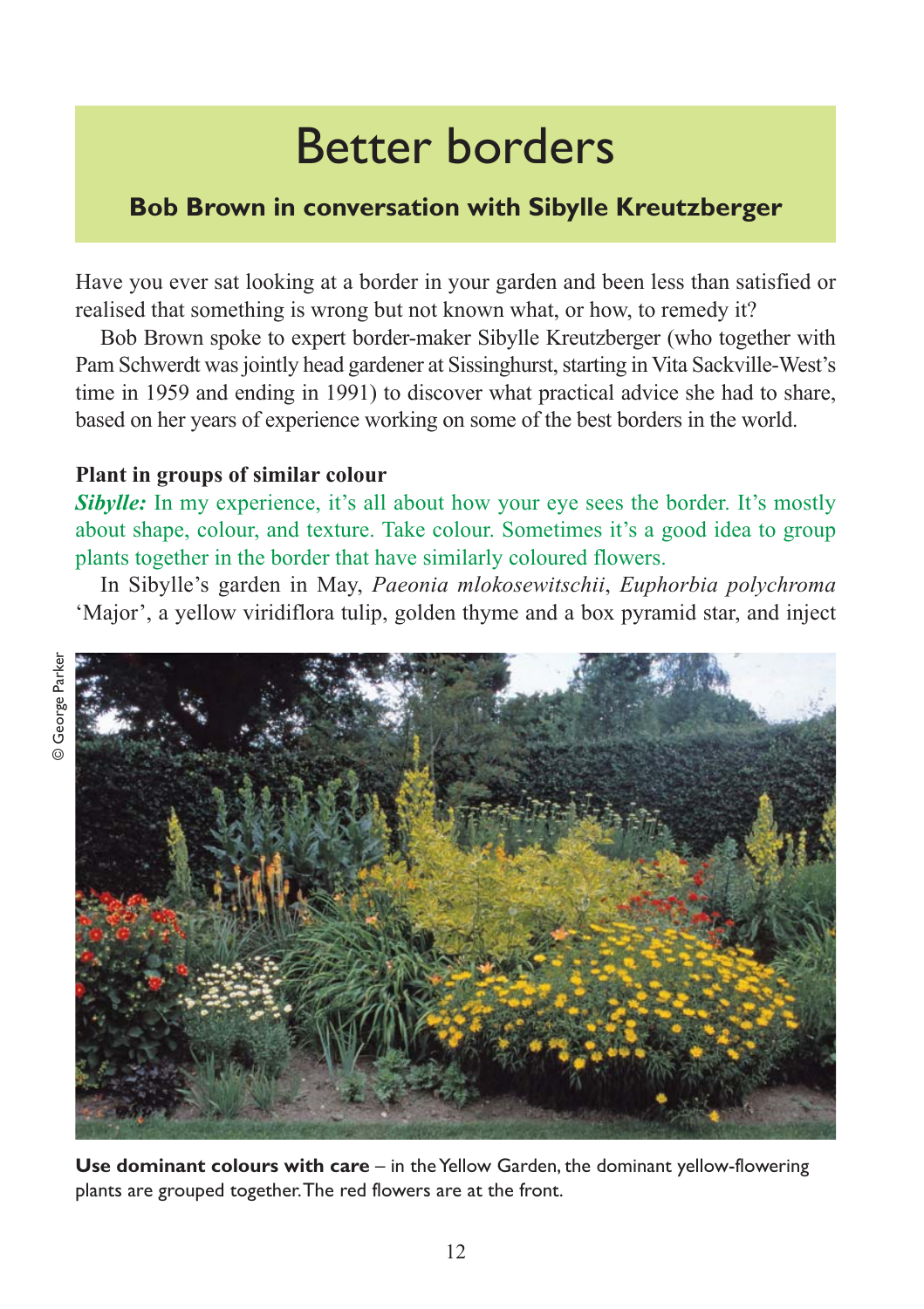stability and oomph at a thin time of year. Take care! If the plants flower together they are likely to go over together leaving a big hole. So Sibylle has separated them with plants which will continue the yellow theme but flower later, like yellow *Hemerocallis lilioasphodelus*, the cream shrub rose 'Windrush', and a cream tall bearded iris with an orange flash. When you view the garden in any season the gaps between the individual members of this chorus will disappear because the eye has an uncanny ability to draw plants together if they are within nodding distance but not actually touching, so that what's apparently the same area will be effective later with a new combination and the grouping will continue its role.

#### **Keep red close**

*Sibylle***:** Red and yellow draw the human eye. Red is most dominant. Keep it close. If you put it at the end of the border, that's where the eye will go straight away, skating over all your efforts in between. Use it to stop the eye in stages.

#### **Use dominant colours with care**

*Sibylle***:** If yellow is scattered throughout the border (rather than grouped) the whole composition becomes spotty and the eye doesn't know where to go, where to linger. This applies only to dominant colours.

I know this is true. I have a border spotted with orange welsh poppies (*Meconopsis cambrica*) and the peppering makes the border look chaotic. I know another border where in April and May all the work put into designing, planting and maintaining a bed fronting the road is destroyed by bluebells which have proved ineradicable.

Conversely, more recessive colours scattered throughout the border can bestow unity where there was chaos before. In Sibylle's garden, fritillaries flower across the bottom of the garden and the soft puce-purple flowers are like threads linking the separate parts.



© Pam Ratcliffe © Pam Ratcliffe



sunset colours theme.

13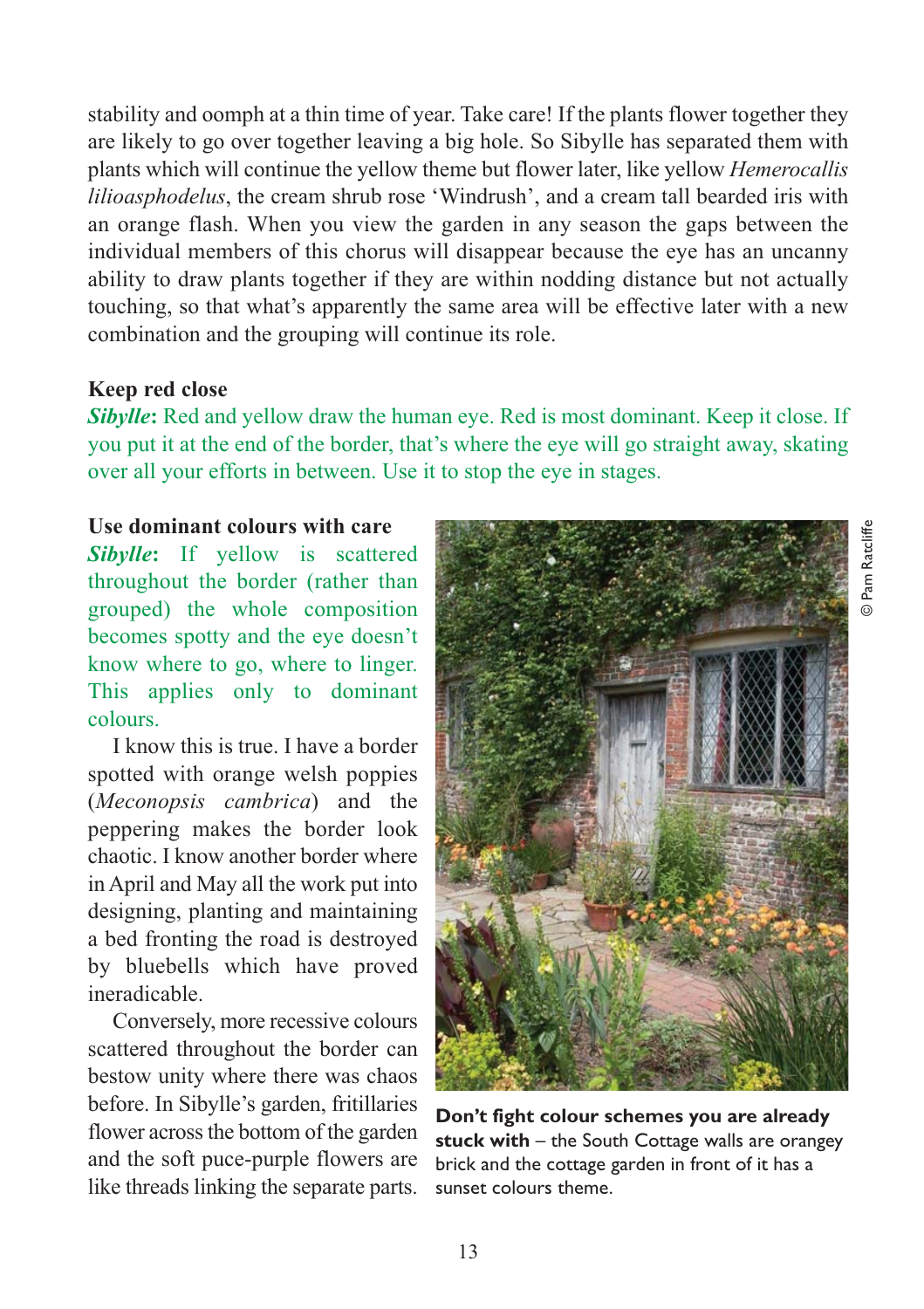#### **Don't fight colour schemes you are already stuck with**

*Sibylle***:** Walls and paving often have colour. If you like pink and yellow together put yellow in front of your pink fletton brick house.

However, both Sibylle and I have a strong visceral dislike of this colour combination. A big coloured tree like the yellow *Robinia pseudoacacia* 'Frisia' may equally dominate the garden and you'll need to work with it. I just hope that you don't have a pink brick house as well. At Sissinghurst the South Cottage walls are orangey brick and the cottage garden in front of it has a sunset-colours theme.

#### **Make sure you have a supporting cast**

**Sibylle:** Be daring by mixing clashing colours if you like, but remember that throughout the border you need a cast of duller plants like *Tellima grandiflora*, *Polygonatum odoratum*, *Silene fimbriata*, *Fuchsia* 'Hawkshead' and *Epimedium grandiflorum* 'White Queen'.

Sibylle calls them "third-time-round plants' because you need calm between the spikes of stardom. Excitement in gardens is fine but gardens should be restful as well.



**Think about shapes** – in this border in an Irish garden, the colours are perfectly matched but the shapes are too similar.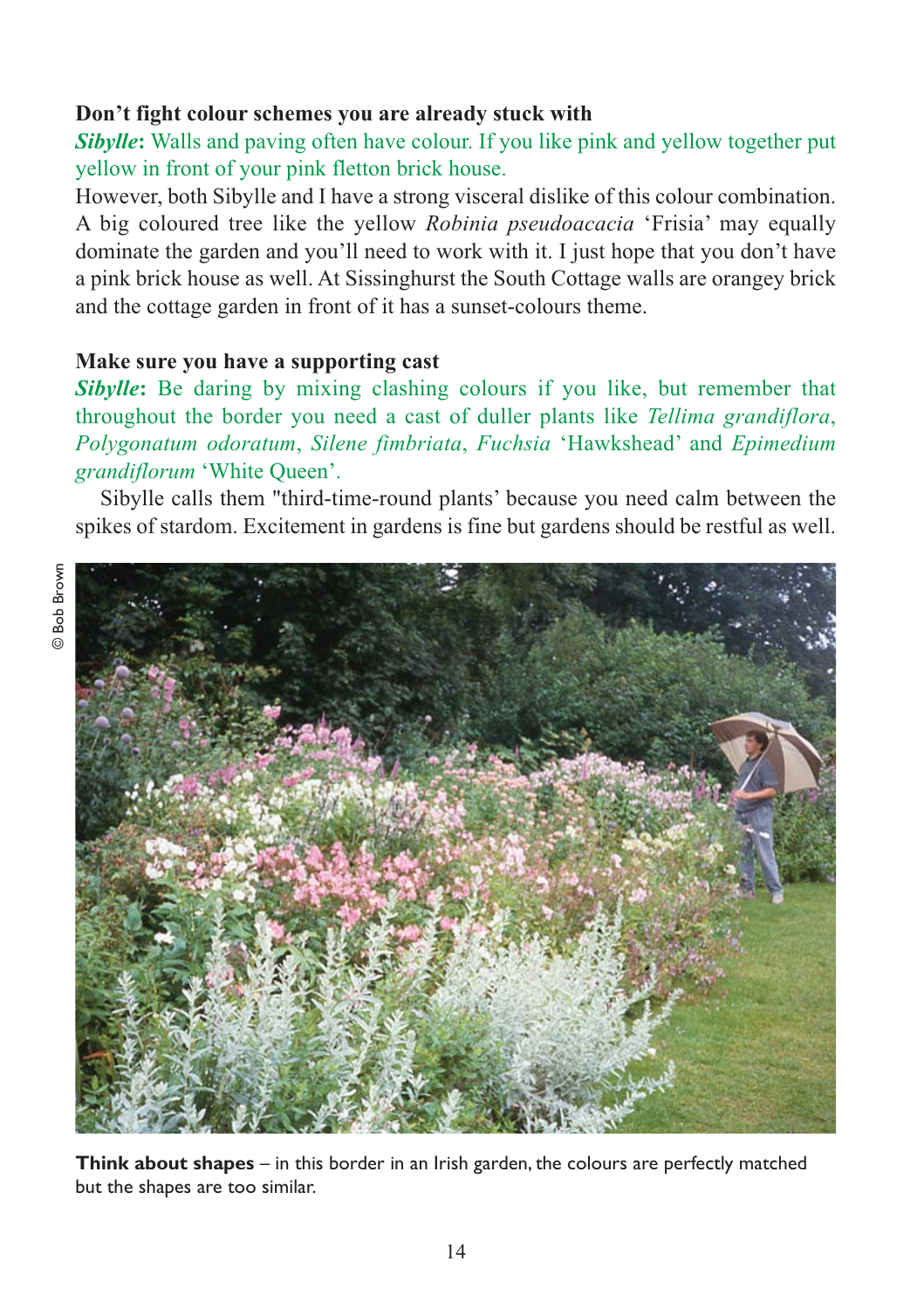#### **Plant in ones**

**Sibylle:** The common advice is to plant in groups of threes or fives. In most gardens this advice is excessive.

My own garden is quite small so it can accommodate single plants yet the planting appears big enough when viewed closely – which is inevitable in a small garden. If you have a big garden and the border is viewed from 50 metres away across a croquet lawn, though, you might need groups of as much as sevens or nines.

If you follow Sibylle's advice and plant in groups of similar colour you'll get the best of both worlds – patches of colour and variety of shape. Bear in mind that you'll also be able to indulge your love of plants. However, remember that "more of less is more effective".

#### **Think about shapes**

*Sibylle***:** Plant mauve, purple and violet *Hesperis matronalis*, ornamental alliums and flag irises together. The hues are similar – which holds the group together – but the



**Try colour-themed borders** – the acid-green flowers of euphorbias, considered as foliage, are wonderful with many colours.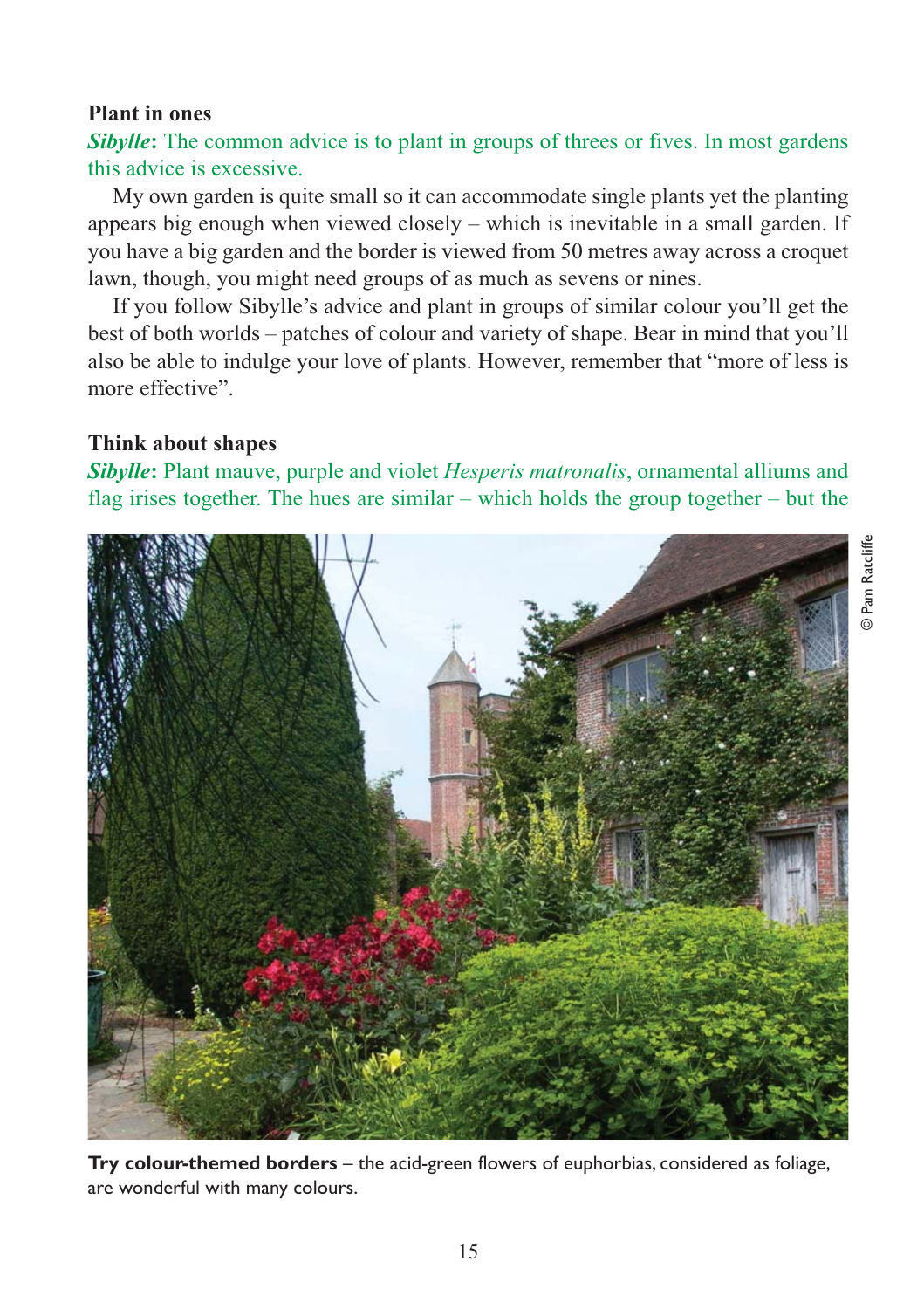#### shapes are different so it works. However, if you put the hesperis with similarly shaped *Erysimum* 'Bowles's Mauve' and *Camassia quamash* the effect would blur.

I know a famous garden in Ireland where immense thought has gone into immaculate colour matching but the shapes are so similar that the whole point of many of the borders has been lost.

#### **Try colour-themed borders**

Sibylle and Pam helped realise Vita Sackville-West's idea of the white garden at Sissinghurst. This garden began a surge of interest in creating colour-themed gardens. *Sibylle***:** Creating any colour-themed garden is a challenge, not just a matter of collecting plants of your chosen hue. Take white. Whites are often not very white. Many are grubby, or in spring, often cream, such as *Rodgersia podophylla*, *Maianthemum racemosum* and *Kniphofia* 'Little Maid'. They have nothing to say to one another, and one has to make a choice. Plant shapes become more important than you could ever realise, as does the foliage. Is the foliage green or grey, shiny or broad?



Make the most of foliage - a variety of foliage shape, colour and texture adds significant interest to the White Garden.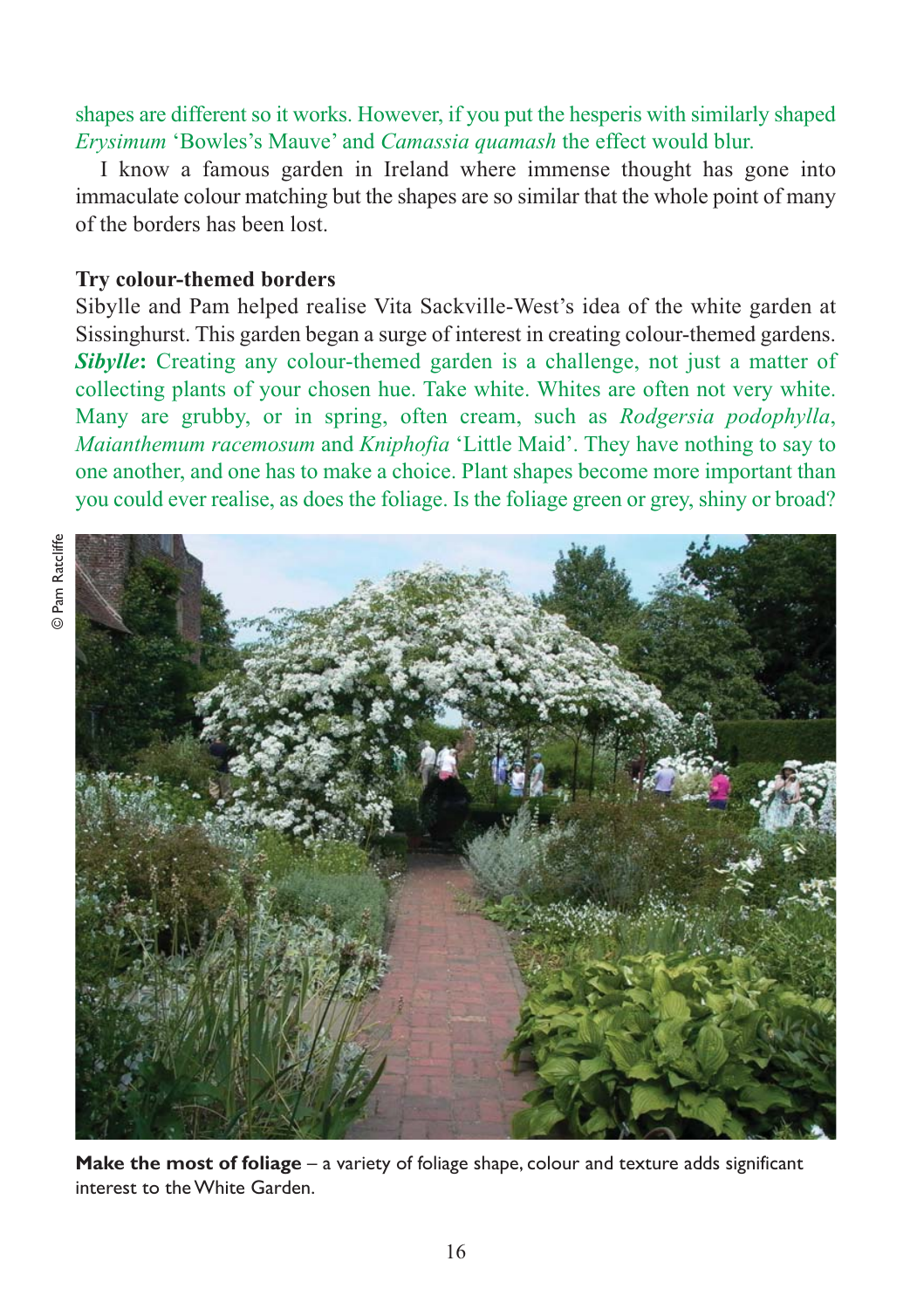You have to concentrate on texture and shape to distinguish plants from each other because you don't want to end up with a jumble. Ordinary plants like bergenias that are often dismissed literally, or simply by the eye, become immensely important. The acid-green flowers of euphorbias, considered as foliage, are wonderful with white and many other colours.

#### **Make the most of foliage**

*Sibylle***:** Foliage is always important because it has something to say most of the time. The border is literally held together by the plants which edge it. Changes of shape, colour and texture add as much interest as any flower, last longer than any flower and transform shady areas. Big-foliage plants such as hostas, acanthus or tall bearded iris leaves leaven borders where the foliage textures are too similar. I would claim that it's the lack of definition in borders where foliage texture is homogeneous that is the most common fault with borders where the owner is dissatisfied. Big foliage often remedies it. Foliage becomes even more important if you don't have much time to garden. Plump for good plants such as *Hosta plantaginea* var. *japonica*, *Dictamnus albus*, *Selinum wallichianum*, *Bergenia* 'Beethoven' and *Iris* 'White Swirl', which offer good foliage as well as good flower. Avoid plants whose foliage offers little, like *Lychnis chalcedonica*.

#### **Plant some full stops**

*Sibylle***:** Some famous borders are still not quite there. Take the long parallel herbaceous borders at RHS Wisley that lead up to Battleston Hill. These are a delight to visit from late spring to the end of autumn – full of well-grown interesting plants. But, the plants lack shape contrasts (they're mostly mounds or appear to be mounds because they're overgrown), the colour groupings are barely evident and there's nothing to give the borders bounce, nothing to stop the eye before moving on, not even repetition which might give the border rhythm. So, if for instance the RHS was to put in a full stop every 20 metres or so (like a box cube) it would give both unity and metre and allow for uniquity between the cubes as well as providing shape, contrast and gravitas.

In Sibylle's small garden the full stops are a mixture of box pyramids, groupings of yellow flowers, and both *Bergenia* 'Ballawley' and tall bearded iris foliage. Obscure the view of any one of these with your thumb and the composition falls flat.

#### **The need for maintenance**

*Sibylle***:** Deadheading is essential. It makes the plants look more orderly and encourages further flowering. Alternatively, you might consider cutting the entire plant to ground level when it's finished flowering. Good candidates for this are plants like hardy geraniums and aquilegias which will then refurbish themselves as tumps of